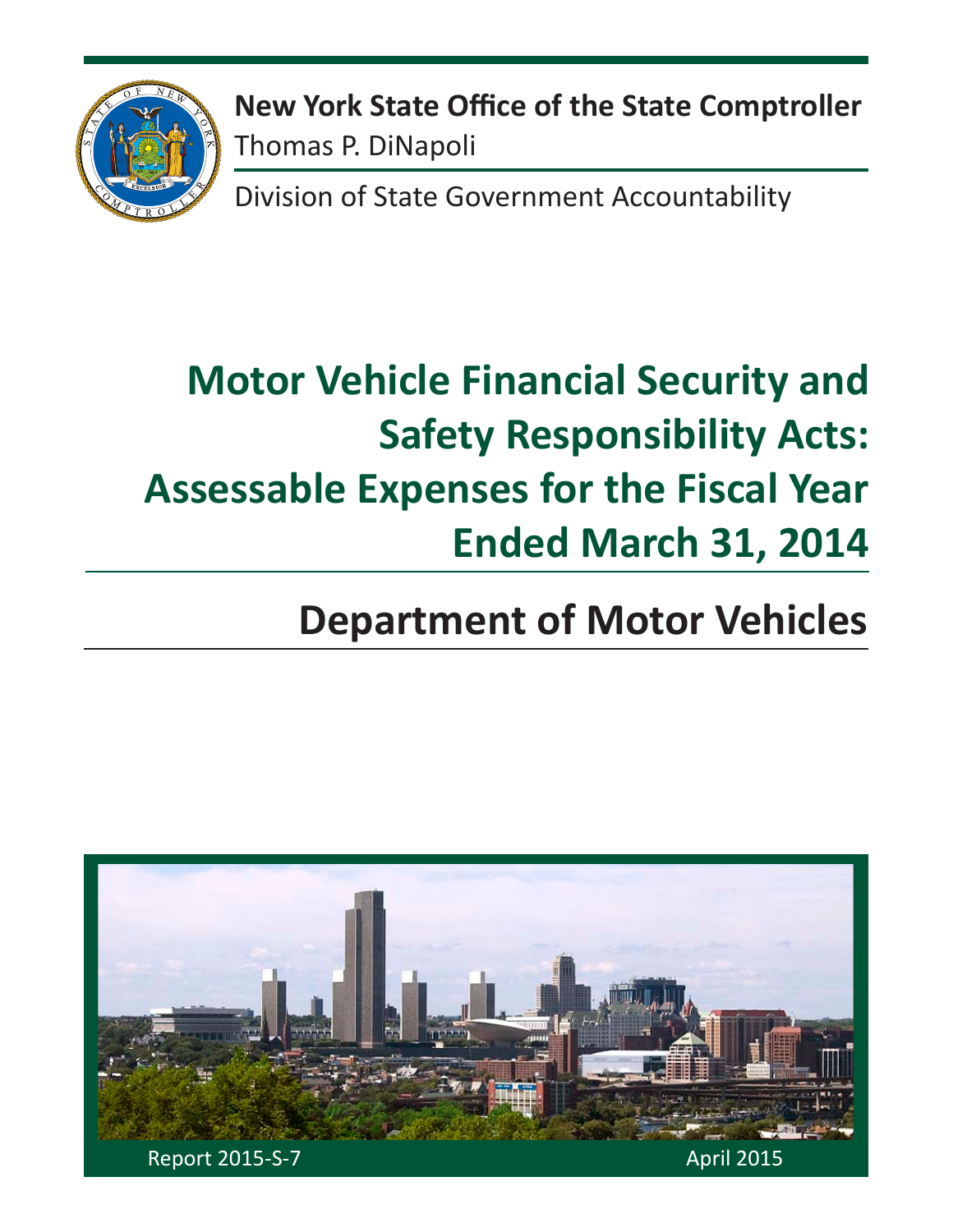### **Executive Summary**

#### **Purpose**

The purpose of this performance audit was to determine whether the Department of Motor Vehicles (Department) has adequate procedures in place to accurately report its assessable expenses incurred in connection with the administration of Article VI and Article VII of the Vehicle and Traffic Law. We performed our audit pursuant to legislative mandates included in these statutes, which direct that the Comptroller and the Commissioner of Motor Vehicles ascertain the annual amount of expenses incurred in the administration of these laws. Our audit covered the period April 1, 2013 through March 31, 2014.

#### **Background**

The Department administers the Motor Vehicle Financial Security Act (Security Act) and the Motor Vehicle Safety Responsibility Act (Responsibility Act). These Acts help ensure that the operators of motor vehicles driven in New York State possess adequate insurance coverage, or are financially secure, to compensate those persons they might injure or whose property they might damage as a result of an accident. According to Article VI, Section 317 and Article VII, Section 363 of the Vehicle and Traffic Law, the Department is responsible for tracking its cost of administering these Acts, and assessing these costs on insurance carriers that issue policies or contracts of automotive bodily injury insurance.

#### **Key Findings**

- For the fiscal year ended March 31, 2014, net assessable expenses for the Acts total about \$19.9 million. The Department has adequate procedures in place to ensure that it accurately identifies and reports its assessable expenses in all material respects.
- The Department implemented the recommendations contained in our prior audit report (2014- S-42).

#### **Other Related Audits/Reports of Interest**

[Department of Motor Vehicles: Motor Vehicle Financial Security and Safety Responsibility Acts:](http://osc.state.ny.us/audits/allaudits/093015/14s42.pdf) [Assessable Expenses for the Two Fiscal Years Ended March 31, 2013 \(2014-S-42\)](http://osc.state.ny.us/audits/allaudits/093015/14s42.pdf) [State Education Department: Audit of the Tuition Reimbursement Account for the Three Fiscal](http://osc.state.ny.us/audits/allaudits/093014/14s17.pdf)  [Years Ended March 31, 2013 \(2014-S-17](http://osc.state.ny.us/audits/allaudits/093014/14s17.pdf))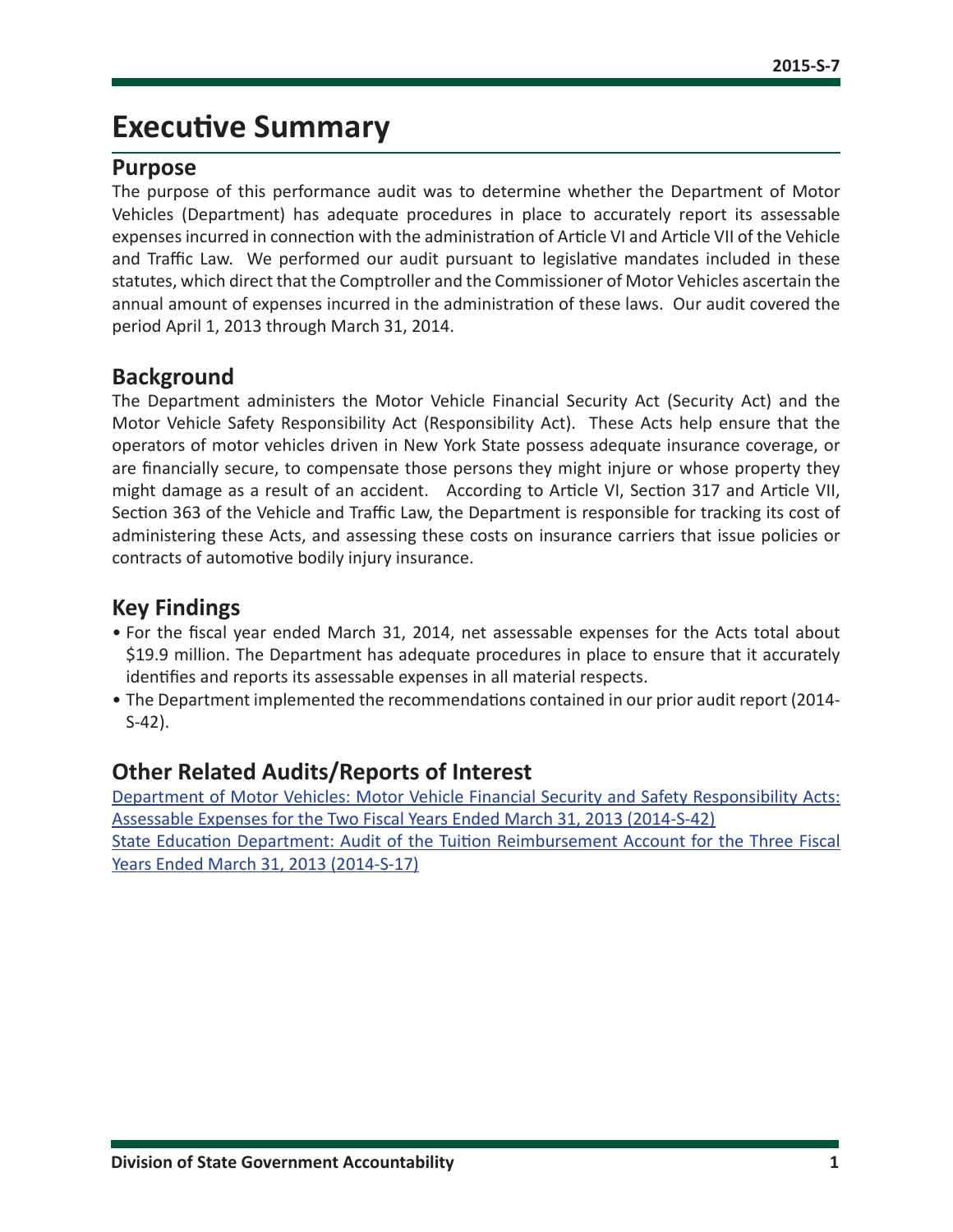#### **State of New York Office of the State Comptroller**

#### **Division of State Government Accountability**

April 15, 2015

Mr. J. David Sampson Executive Deputy Commissioner Department of Motor Vehicles 6 Empire State Plaza Albany, NY 12228

Dear Mr. Sampson:

The Office of the State Comptroller is committed to helping State agencies, public authorities, and local government agencies manage government resources efficiently and effectively and, by so doing, providing accountability for tax dollars spent to support government operations. The Comptroller oversees the fiscal affairs of State agencies, public authorities, and local government agencies, as well as their compliance with relevant statutes and their observance of good business practices. This fiscal oversight is accomplished, in part, through our audits, which identify opportunities for improving operations. Audits can also identify strategies for reducing costs and strengthening controls that are intended to safeguard assets.

Following is a report of our audit entitled *Motor Vehicle Financial Security and Safety Responsibility Acts: Assessable Expenses for the Fiscal Year Ended March 31, 2014*. This audit was performed pursuant to the State Comptroller's authority under Article V, Section 1 of the State Constitution; Article II, Section 8 of the State Finance Law; and the legislative mandates included in Article VI, Section 317 and Article VII, Section 363 of the Vehicle and Traffic Law.

This audit's results and recommendations are resources for you to use in effectively managing your operations and in meeting the expectations of taxpayers. If you have any questions about this report, please feel free to contact us.

Respectfully submitted,

*Office of the State Comptroller Division of State Government Accountability*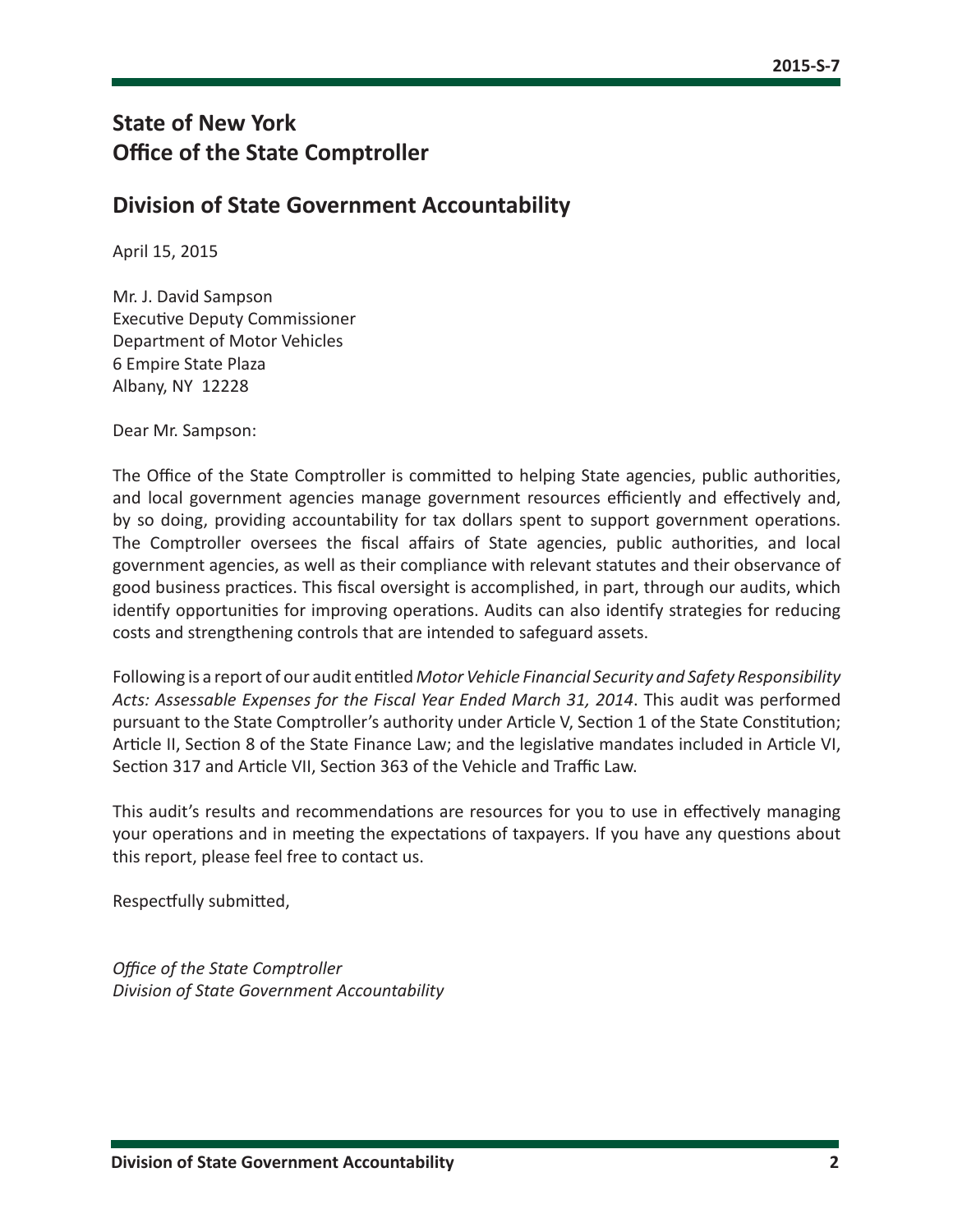# **Table of Contents**

| Background                         | 4 |
|------------------------------------|---|
| <b>Audit Findings</b>              | 6 |
| Audit Scope and Methodology        | 6 |
| Authority                          |   |
| <b>Reporting Requirements</b>      |   |
| <b>Contributors to This Report</b> | 8 |
| <b>Exhibit A</b>                   | q |

**State Government Accountability Contact Information: Audit Director:** John Buyce **Phone:** (518) 474-3271 **Email:** [StateGovernmentAccountability@osc.state.ny.us](mailto:StateGovernmentAccountability%40osc.state.ny.us?subject=) **Address:** Office of the State Comptroller Division of State Government Accountability 110 State Street, 11th Floor Albany, NY 12236

This report is also available on our website at: [www.osc.state.ny.us](http://www.osc.state.ny.us)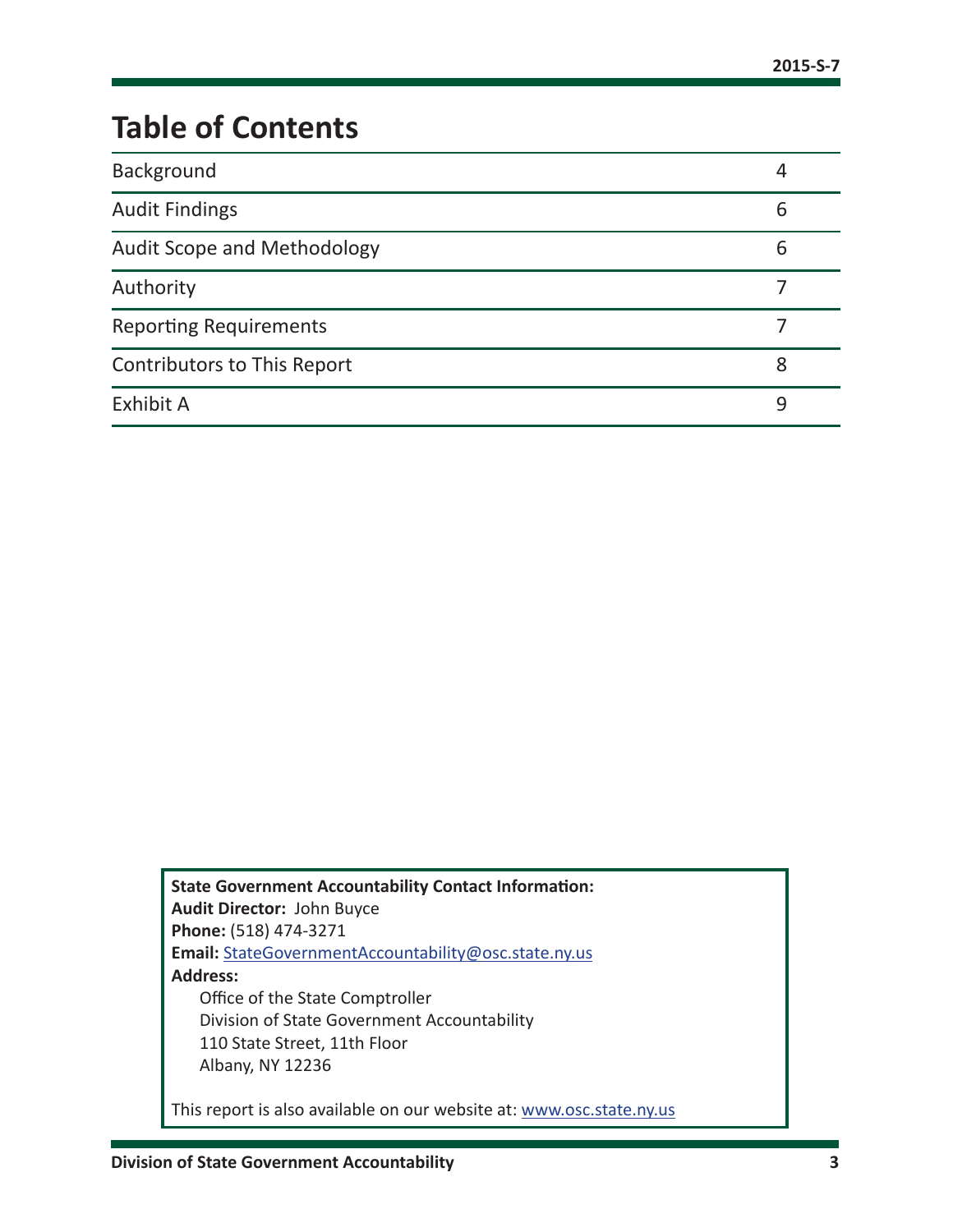### <span id="page-4-0"></span>**Background**

The Department administers the Motor Vehicle Financial Security Act (Security Act) and the Motor Vehicle Safety Responsibility Act (Responsibility Act) pursuant to Article VI and Article VII of the Vehicle and Traffic Law. These Acts help ensure that the operators of motor vehicles registered in the State possess adequate insurance coverage, or are financially secure, to compensate those persons they might injure or whose property they might damage as a result of an accident. Department activities relating to the Security Act are segregated into two major program areas: the Dedicated Bridge and Highway Safety Program and the Compulsory Insurance Services Program.

The Dedicated Bridge and Highway Safety Program is responsible for enhancing transportation safety through the licensing, education, and oversight of vehicle operators and businesses involved in the selling, repair, and inspection of motor vehicles. Included in this program are the Department's Administration and Operations functions. Administration functions include the Commissioner's Office, the Communication Office, Fiscal Management, Human Resources, Program Analysis, and Information Technology. Operations functions include the regional offices and customer service functions such as issuing licenses, registrations, and permits; administering vision and driving examinations; and verifying title and insurance status.

The Compulsory Insurance Services Program includes ensuring vehicle owner compliance with mandated liability insurance coverage for registered vehicles. The Program maintains a vehicle information database to confirm registered vehicles have mandated insurance coverage. The Compulsory Insurance Services Program also includes the Internet Point and Insurance Reduction Program, which grants point and insurance reduction benefits to those who take a defensive driving course. In 2005, the Legislature enacted a law creating a pilot for an Internet/Alternate Delivery Method Point and Insurance Reduction Program to test the effectiveness of electronic course delivery. Courses may be delivered via the Internet or other methods such as DVD or Digital Cable. The legislation provides for a per student fee to support a third-party monitor to help ensure that only people completing the program receive the benefits.

The Responsibility and Security Acts each stipulate that the Department and the Office of the State Comptroller shall ascertain the total amount of expenses to administer these laws. Once the expenses are ascertained, the Commissioner assesses them on insurance carriers that issue policies or contracts of automotive bodily injury insurance. Assessable expenses include costs for personal service, maintenance and operations, retirement contributions, workers' compensation premiums, real estate rent, and all other direct and indirect costs. Fees paid by self-insurers and for bonded vehicles under Article VI, Section 316 and Article VII, Section 370 of the Vehicle and Traffic Law are used to reduce the assessment.

Each year, the Department estimates the cost to implement these programs and assesses this amount on insurance carriers in proportion to their reported premiums for policies or contracts that provide automobile bodily injury insurance protection. The Department generally bills the carriers quarterly. At year end, the Department determines the actual expenses and issues either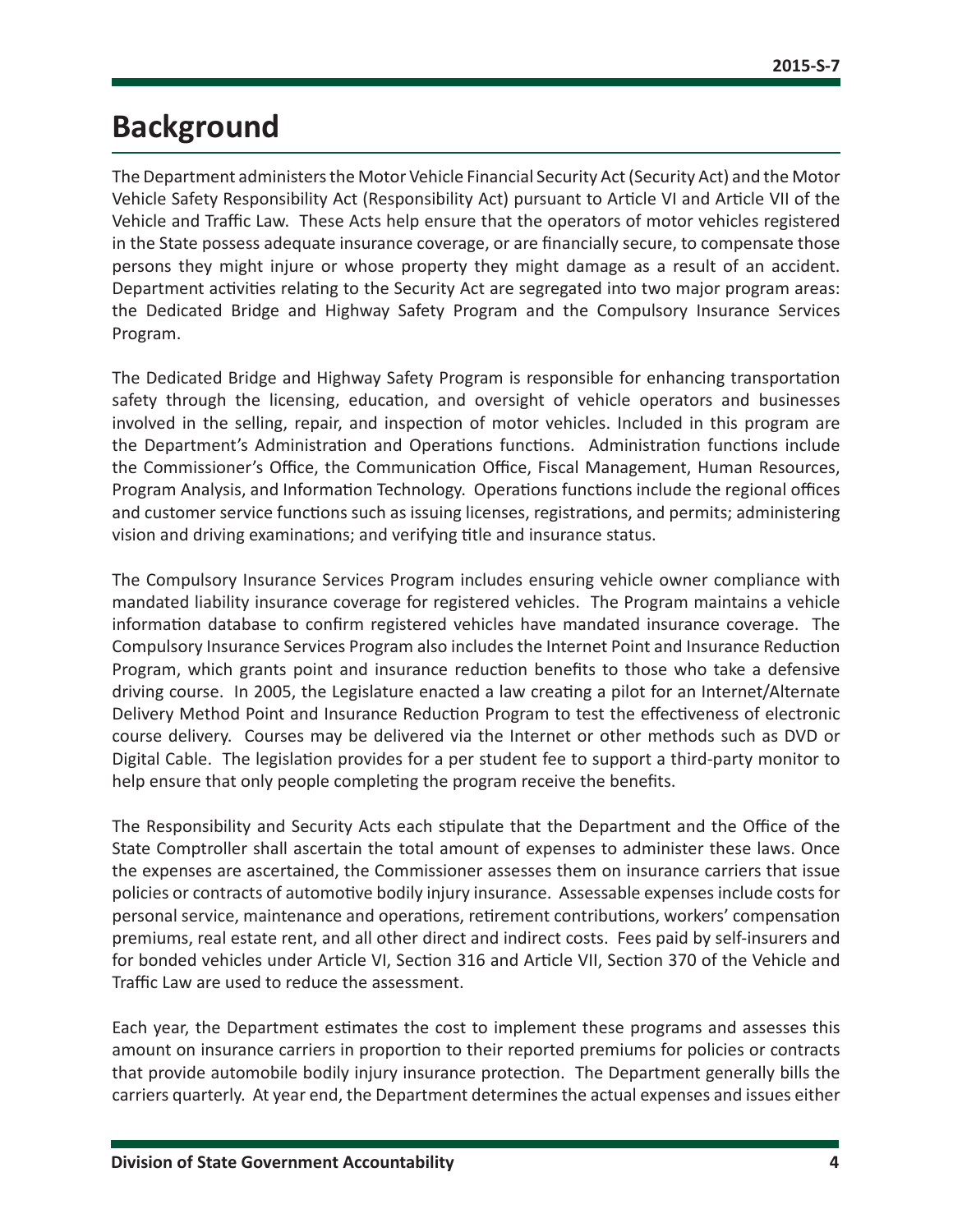a final bill or a refund to the carriers to ensure they paid the amount they owed. The Department prepares the year-end Statements of Assessable Expenses on the cash basis of accounting. Consequently, revenues are recognized when received and expenditures are recognized when paid.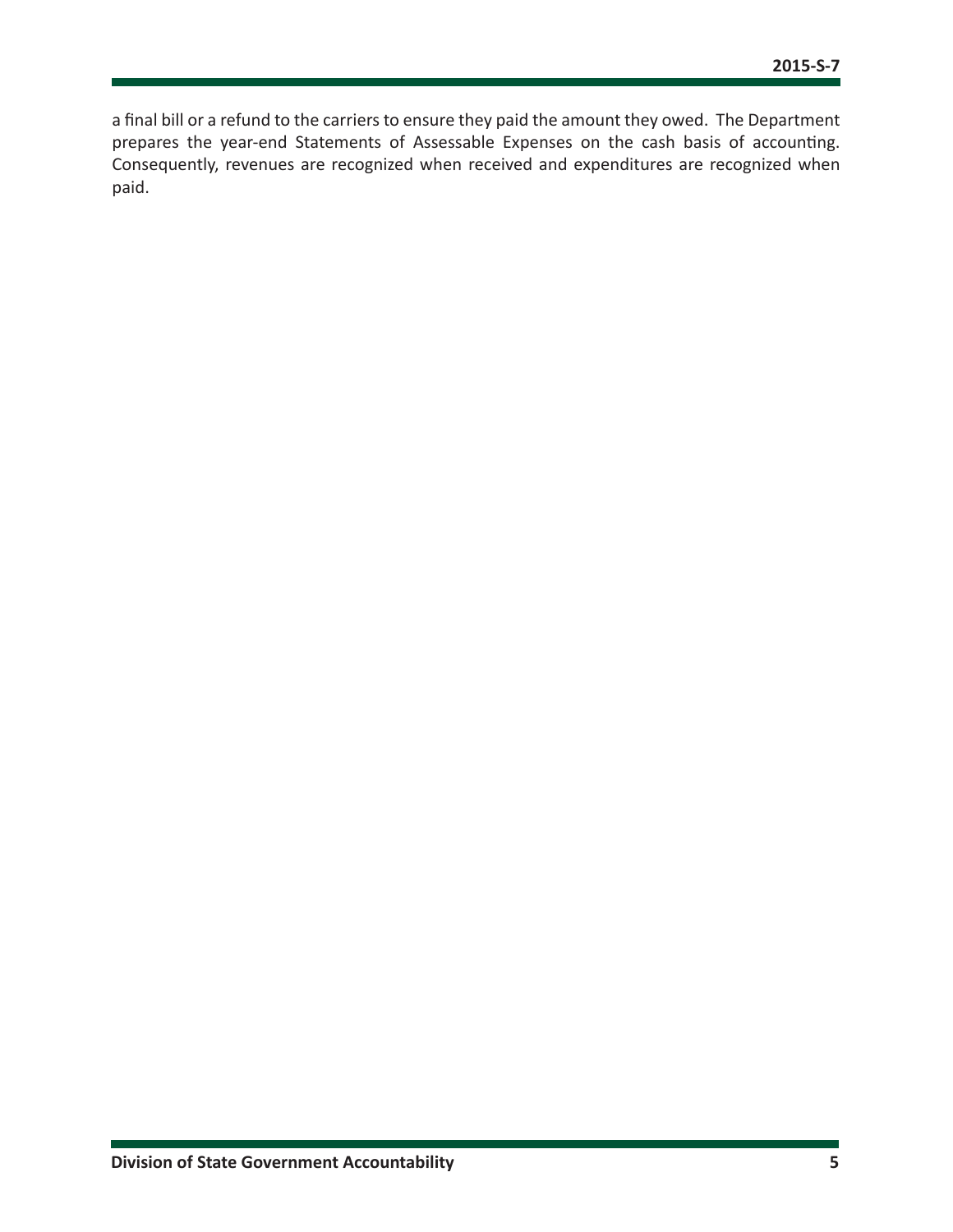### <span id="page-6-0"></span>**Audit Findings**

For the fiscal year ended March 31, 2014, net assessable expenses totaled \$19,919,484. We found the Department had adequate procedures in place to accurately prepare, in all material respects, the Statement of Assessable Expenses for the year ended March 31, 2014, which is presented as Exhibit A to this report. We also found that, in preparing this Statement, the Department fully implemented the recommendations contained in our prior audit report (2014-S-42), which covered the two fiscal years ended March 31, 2013.

## **Audit Scope and Methodology**

We audited whether the Department has adequate procedures in place to accurately report its assessable expenses in connection with the administration of Article VI and Article VII of the Vehicle and Traffic Law. Our audit covered the period April 1, 2013 through March 31, 2014.

We conducted our performance audit in accordance with generally accepted government auditing standards. Those standards require that we plan and perform the audit to obtain sufficient, appropriate evidence to provide a reasonable basis for our findings and conclusions based on our audit objective. We believe that the evidence obtained provides a reasonable basis for our findings and conclusions based on our audit objective.

In addition to being the State Auditor, the Comptroller performs certain other constitutionally and statutorily mandated duties as the chief fiscal officer of New York State. These include operating the State's accounting system; preparing the State's financial statements; and approving State contracts, refunds, and other payments. The Comptroller also appoints members to certain boards, commissions, and public authorities, some of whom have minority voting rights. In addition and more specific to this audit, Article VI, Section 317 and Article VII, Section 363 of the Vehicle and Traffic Law each require the Comptroller and the Commissioner of Motor Vehicles to ascertain the total amount of expenses incurred in the administration of these laws. Ascertaining the expenses requires reliance on the State's accounting system, which is maintained in part by the Comptroller. These duties may therefore be considered management functions for purposes of evaluating threats to organizational independence under generally accepted government auditing standards. Because the focus of our performance audit was primarily on the Department's efforts to capture and report appropriate costs, and not on calculating the costs themselves, in our opinion these threats and functions do not affect our ability to conduct an independent audit of the Department's performance.

To achieve our audit objective, we reviewed relevant laws, policies, and procedures and interviewed Department officials. We also examined the Department's internal controls related to preparing the appropriate cost reports. We applied specific audit procedures to the annual assessment statement prepared by the Department. These audit procedures included analytical reviews to identify areas of risk and unique transactions that warrant additional consideration, as well as tests of selected transactions and such other procedures as we considered necessary in the circumstances. We also substantiated the assessable costs presented in these statements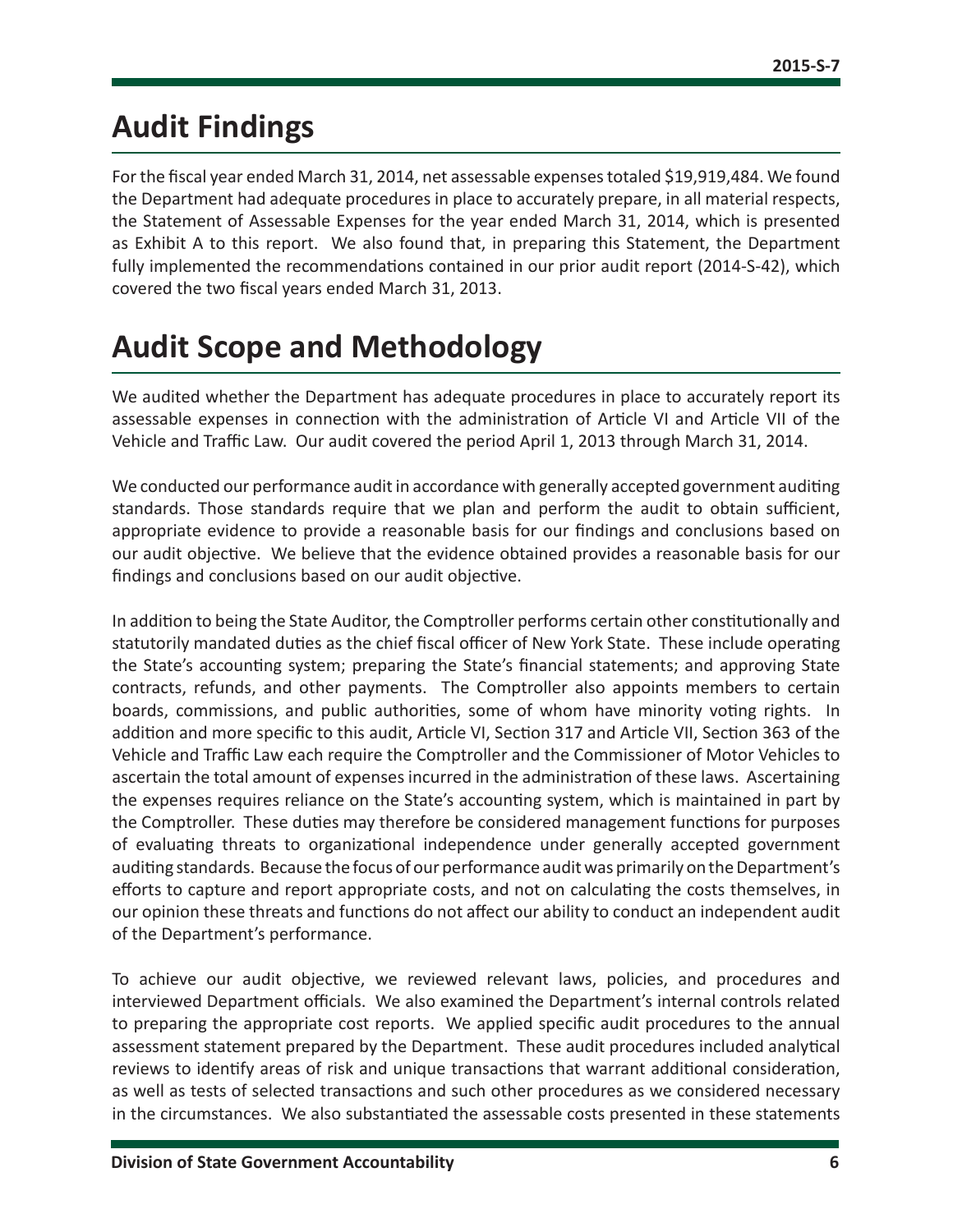<span id="page-7-0"></span>by tracing them to financial records maintained by the Department and by the State Comptroller.

## **Authority**

The audit was performed pursuant to the State Comptroller's authority as set forth in Article V, Section 1 of the State Constitution; Article II, Section 8 of the State Finance Law; and the legislative mandates included in Article VI, Section 317 and Article VII, Section 363 of the Vehicle and Traffic Law.

# **Reporting Requirements**

We discussed our audit observations with Department of Motor Vehicles officials for their review and comment. Department officials declined to submit a written response because the report contains no recommendations.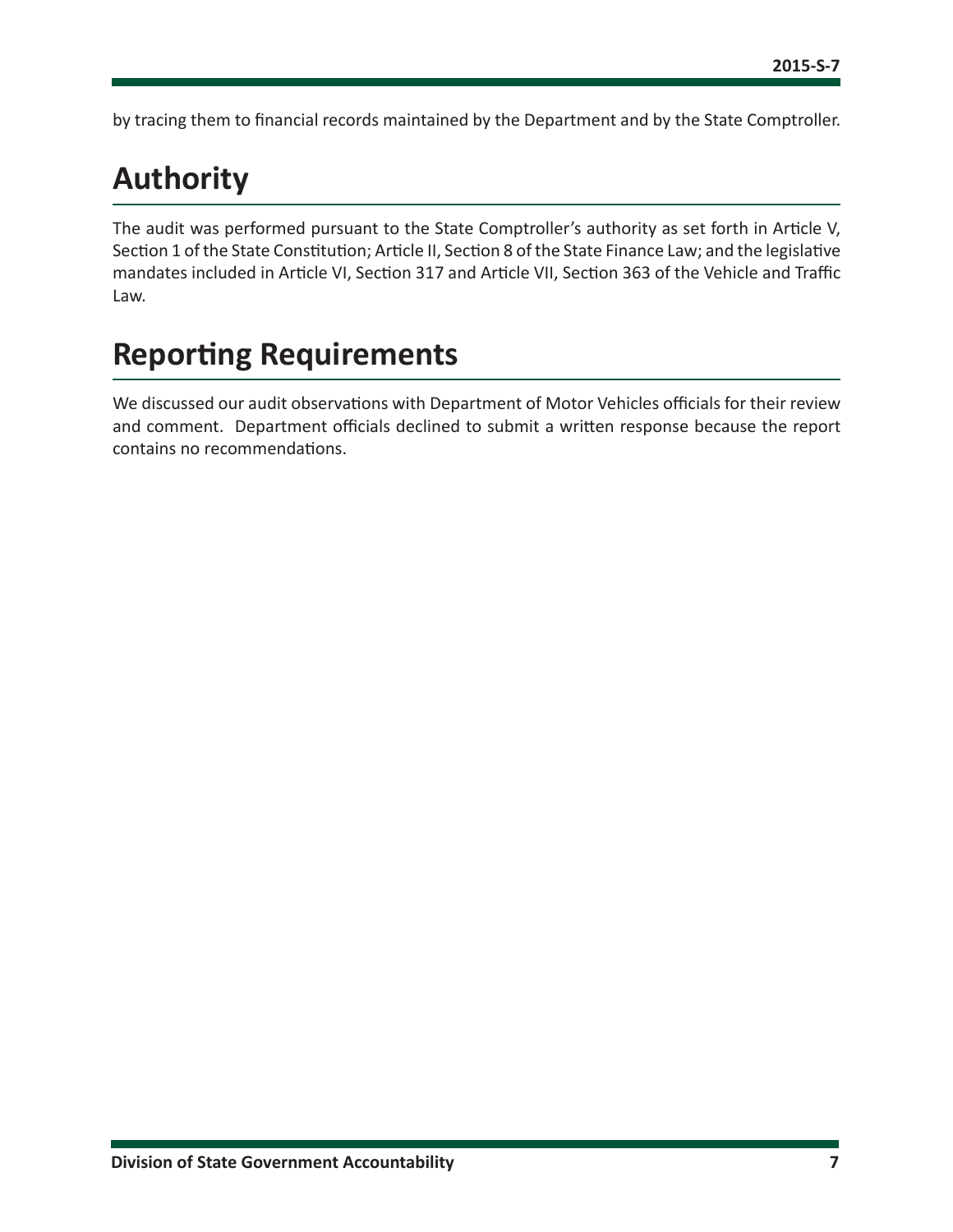### <span id="page-8-0"></span>**Contributors to This Report**

**John F. Buyce**, CPA, CIA, CFE, CGFM, Audit Director **Stephen J. Goss**, CIA, CGFM, Audit Manager **Debra M. Spaulding**, CPA, CFE, CGFM, Audit Supervisor **Michael Cantwell**, Examiner-in-Charge **Matthew Conway**, Staff Examiner **Mark Womeldorph**, Staff Examiner

### **Division of State Government Accountability**

Andrew A. SanFilippo, Executive Deputy Comptroller 518-474-4593, [asanfilippo@osc.state.ny.us](mailto:asanfilippo%40osc.state.ny.us%0D?subject=)

> Tina Kim, Deputy Comptroller 518-473-3596, [tkim@osc.state.ny.us](mailto:tkim%40osc.state.ny.us?subject=)

Brian Mason, Assistant Comptroller 518-473-0334, [bmason@osc.state.ny.us](mailto:bmason%40osc.state.ny.us?subject=)

#### **Vision**

A team of accountability experts respected for providing information that decision makers value.

#### **Mission**

To improve government operations by conducting independent audits, reviews and evaluations of New York State and New York City taxpayer financed programs.